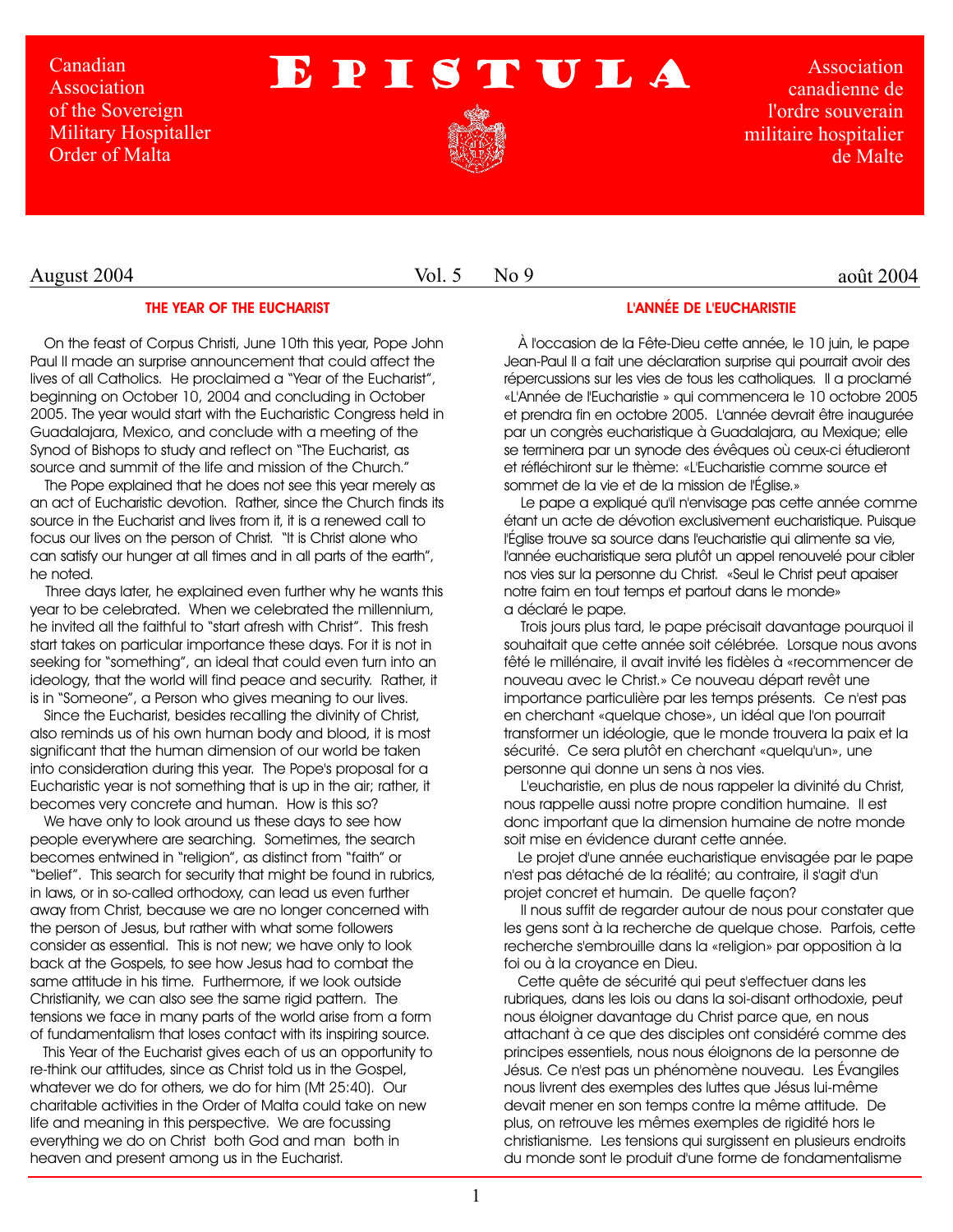# \*\*\*\*\*\*\*\*\*\*\*\*\*\*\*\*\*\*\*\*\*\*\*\*

### **EPISTULA**

Published by the Canadian Association of the Sovereign Military Hospitaller Order of Malta.

The material submitted by the member of the Order will be published in the language in which they have been written.

The material concerning the affairs of the Order will be published in the two official languages.

#### **EPISTULA**

Publié par l'Association canadienne de l'Ordre Souverain Militaire Hospitalier de Malte.

Les articles soumis par les membres de l'Ordre, seront publiés dans la langue dans laquelle ils ont été rédigés. La matériel concernant les affaires de l'Ordre sera publié dans les deux langues officielles.

Éditor / Rédacteur: **John J.F. Kennedy**

Executive Council / Conseil Exécutif: **Théodore Arcand**  Président / Président **Vacant** Vice-President **Lionel Lavallée** Chancellor / Chancelier **Dr. Jean-Marc Guilé** Hospitaller / Hospitalier **Gordon A. Marckay, QC** Treasurer / Trésorier: **Peter G. Quail** Master of ceremonies / Cérémoniaire **Robert Pichette** Historiographe

**Regional Vice-President / Vice-Présidents Régionnaux:** Atlantic - Atlantique **Francis J. Crothers** Quebec - Québec **Moïse Tousignant** Montreal - Montréal **André A. Morin** Toronto **John S. Grant, QC** Ottawa **J. Andrew Doyle** Vancouver **Francis G.A. McCullough**

**J.A. Henri Pelland** Vice-President, Brigades Vice-Président, Ambulanciers

Chief Chaplain Chapelain principal **Msgr. Norbert Lacoste, P.H.**

Executive Director / Directeur général : **Wedigo Graf von Schweinitz**



We can go even one step further, for, again, as the Pope noted, "Christ gives his Body and Blood for the life of humanity. And all those who nourish themselves worthily at his table become living instruments of his presence of love, mercy and peace."

We would no longer simply be doing charitable actions; we would be instruments of peace, because we are bringing to the world the one Person who can be its centre and who can renew us with his Spirit, a Spirit of peace, joy and understanding.

So, we have a fascinating challenge spelled out for us. How can we, in each of our activities, based on our strong faith in the Eucharist and strengthened by it, become instruments of peace for a troubled world? Then, as the Holy Father continued, by committing ourselves to a high degree of Christian life, we are in a much better position to carry out effectively a new evangelization. Francis G. MORRISEY, O.M.I.,

### **Lourdes 2004**

 Fourteen people traveled to Lourdes from Canada for the annual Order of Malta Pilgrimage. Our President, H.E. Théodore J. Arcand came from Ottawa, While two pilgrims and two chaplains, Msgr. N. Lacoste and Rev. Y. Lauzon, came from Montreal. Four other pilgrims came from Toronto and four from Vancouver. Iain T. Benson brought his wife and six of their children, from their residence in France not far from Lourdes.

 The cold, wet weather was sometimes relieved by sunshine, but saw all the BC and ONT pilgrims working with the British Association. The Quebec Contingent, either worked with the French Association or made pilgrimages of their own.

 The work at Lourdes involved taking the maladies to mass each day, including the large International Mass in an underground church, which holds thirteen thousand people, going shopping to town or going to other religious exercises or sight-seeing. Other Associations also bring "maladies" besides the British and French Associations, making Lourdes and international event. National Associations dressed in black trousers (or skirts) and jackets with white shirts and black berets with a flash on the shoulder distinguishing the different national groups. Women usually wear a black cloak as well.

 The annual event is an opportunity to meet old friends, encountered each year at Lourdes, whether malades or helpers. It is always a happy occasion and a time to be with those who have similar beliefs, share in profound spiritual exercises and be of service to "our Lords the Sick". Peter Quail

### **Toronto Knights found The Canadian Gold Cross Association**

 Spearheaded by Edmund F.M. Cachia, CA, Knight of Magistral Grace, the Association was formed to provide visitation and support services to the

qui perd contact avec sa source première.

 Cette Année eucharistique offre à chacun de nous une occasion de repenser nos attitudes puisque, comme le Christ nous l'enjoint dans l'Évangile, tout ce que nous faisons pour les autres, c'est à lui que nous le faisons (Mt 25-40). Dans cette perspective, les activités caritatives de l'Ordre de Malte pourraient prendre un nouvel élan et une nouvelle dimension. Nous allons axer toutes nos actions sur le Christ en sa double qualité de Dieu et d'homme, tant au ciel que présent parmi nous dans l'eucharistie.

 Nous pouvons faire un pas de plus car, comme le pape le soulignait: «Le Christ donne son corps et son sang pour la vie de l'humanité. Or tous ceux et celles qui se nourrissent dignement à sa table deviennent des instruments vivants de sa présence d'amour, de miséricorde et de paix. »

 Nous n'accomplirions plus de simples actions charitables; nous serions des instruments de paix parce que nous apportons au monde la seule Personne qui puisse être son centre et qui peut nous renouveler par son Esprit, un Esprit de paix, de joie et de compréhension.

 Un splendide défi nous attend. Comment pouvons nous, dans chacune de nos activités, animés par notre solide foi en l'eucharistie et fortifiés par elle, devenir des instruments de paix dans un monde agité? Mais, comme l'a souligné le Saint Père, en assumant notre vie chrétienne au plus haut degré, nous sommes en bien meilleure posture pour mener à bonne fin une nouvelle évangélisation. Francis G.MORRISEY,.O.M.I.

#### **Lourdes 2004**

Quatorze Canadiens se sont rendus du Canada à Lourdes pour participer au pèlerinage annuel de l`Ordre de Malte. Notre président, S. E. Théodore J. Arcand, était présent ainsi que les chapelains, Mgr N. Lacoste et le Père Y. Lauzon, de Montréal. Quatre pèlerins étaient venus de Toronto et quatre de la région de Vancouver. Iain T. Benson, qui habite en France, non loin de Lourdes, s`y était rendu en compagnie de sa femme et de six de leurs enfants. Le soleil, parfois, venait à bout d`une température mouillée et froide.

Les pèlerins de l`Ontario et de la Colombie-Britannique s'associèrent à l'Association britannique tandis que les pèlerins du Québec travaillèrent de concert avec l`Association française ou s`adonnèrent à des dévotions personnelles.

À Lourdes, il s`agissait d`amener les malades à la messe quotidienne, y compris la messe internationale célébrée dans l`église souterraine qui peut accommoder treize mille personnes. De plus, les malades sont amenés en ville pour leurs achats ou pour des exercices de dévotion. À l`instar des Associations britannique et française, d'autres associations s`occupent aussi des malades ce qui fait de Lourdes un événement international. Les associations nationales portent un pantalon noir (ou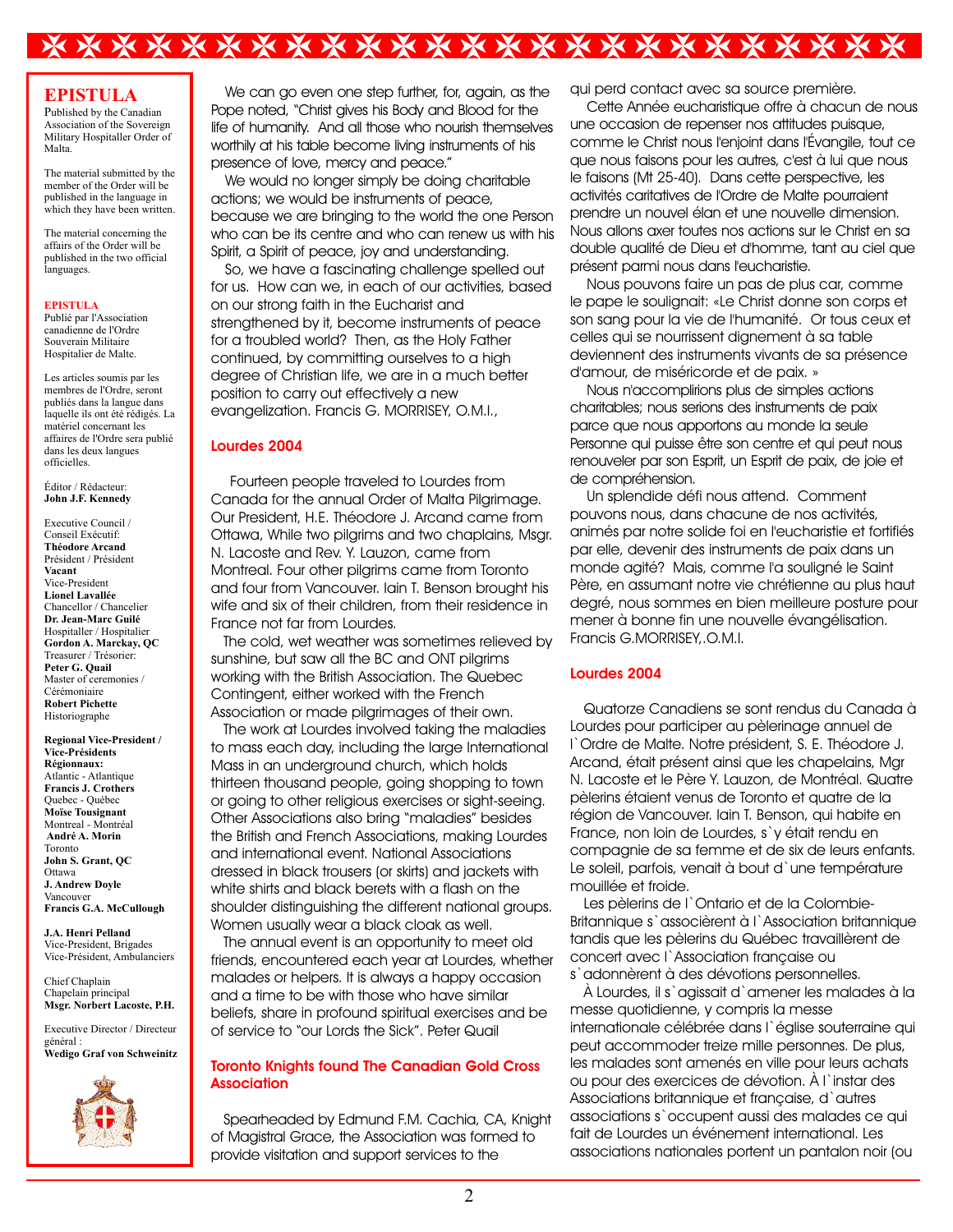# \*\*\*\*\*\*\*\*\*\*\*\*\*\*\*\*\*\*\*\*\*\*\*\*

handicapped, the elderly, the chronically ill and/or their caregivers. The Association was incorporated under the Canada Corporation Act as a Charitable organization on 18 Dec., 2002. It was registered with the Canada Customs and Revenue Agency on 1 April, 2003 with the Registration number 86256 0224RR0001. The Directors and Officers of the Assocation are all members of the Order of Malta living in the Greater Toronto Area:

Directors: Officers: Edmund. F.M. Cachia, CA Edmund F.M. Cachia, CA Antoni Gaszynski, Eng. William F. Sullivan Dr. med. William F. Sullivan Antoni Gaszynski

Volunteers in the GTA who are interested may contact Mr. Cachia 416-233-8817. The visitation program will depend upon the number and location of volunteers. - Edmund Cachia

#### **Honours:**

Congratulations to Msgr. Dr. Norbert Lacoste, (Ph.D., Leuv.), an honorary Doctor of the U. de Montreal, Conventual Chaplain "ad Honorem" who celebrated his 80th birthday last December. He is most familiar to our members as the Chaplain regularly accompanying many of our Confreres and Consoeurs on Pilgrimages to Lourdes. He has been named Principal Chaplain of the Canadian Association of the SMOM.

 Congratulations to V. Shaun Redmond, Knight of Magistral Grace in Obedience, who received on 21 June the National Aboriginal Veterans Association (NAVA) "Merit Award", the highest honour bestowed by NAVA's President, Mr. Claude Petit, CM, at a Veteran's Ceremony in Ottawa. This honour follows a similar award from the Metis National Council last fall. Both awards recognize Shaun's work in getting the Government of Canada to review its unfair and discriminatory treatment of Aboriginal Veterans.

 Congratulations to Fra John A. Macpherson, Knight of Justice, who has recently been honoured by being promoted to Bailliff Grand Cross of Justice in Rome. Particulars of date and place will have to await the next issue of Epistula. I an illustration of Fra John A. Macpherson's coat of arms with the chief of a Bailliff Grand Cross of Justice will be sent by Express Post on Tuesday, July 20, 2004-jjsk]

 Congratulations to Dr. William F. Sullivan, M.D., Knight of Magistral Grace, upon the award of the Cross Pro Ecclesia et Pontifice on 31 May, 2004 at St. Michael's Cathedral, Toronto. Dr. Sullivan, who was instrumental in establishing the Canadian Catholic Bioethics Institute at the University of St. Michael's College at the University of Toronto and actively setting up links with similar Bioethics institutes worldwide. It was a festive occasion with a packed church as along with Mrs. Joan Patricia Beaulieu, Mrs Patricia Mary Coulter. Mr. Holger Kluge, Mr. Richard K. Hayes and Mrs. Patricia Beattie, Dr. Sullivan received this honour from the Archbishop of Toronto, His Eminence, Aloysius M. Ambrozic, Bailliff Grand Cross of Honour and Devotion.

Dr. Sullivan's term of office as Director of CCBI has now ended and this award recognizes his outstanding work in establishing and conducting the Institute during its first two years.

#### **Obituaries:**

 We regret to inform our members of the death of the Vice-President of our Association, Lt. Col. Jacques W. Ostiguy, DSO, CStJ, une jupe), une veste, une chemise blanche ainsi qu'un béret noir. Chaque association nationale est identifiée par un symbole distinctif. Les dames portent généralement une cape noire.

L`événement annuel est une occasion de renouer connaissance avec de vieux amis et d`en faire de nouveaux chaque année à Lourdes, qu`il s`agisse de malades ou d`aides-soigneurs. C`est toujours une occasion chaleureuse et une occasion de partager les mêmes valeurs ainsi que des exercices spirituels tout en rendant service à « Nos Seigneurs les Malades ». - Peter Quail

### **Des chevaliers de Toronto fondent The Canadian Gold Cross Association**

Lancée par Edmund F. M. Cachia, CA, chevalier de grâce magistrale, l`Association a été créée dans le but de visiter et de rendre service aux handicapés, aux personnes âgées, aux malades chroniques ainsi qu`à ceux et celles qui les aident. L`Association a été incorporée en vertu de la Loi canadienne des compagnies comme organisme charitable le 18 décembre 2002. Elle est enregistrée avec l'agence canadienne des revenus et des douanes depuis le 1er avril 2003 sous le numéro 8662560224RR00001. Les directeurs et officiers de l`Association sont tous membres de l`Ordre de Malte et ils habitent la région métropolitaine de Toronto :

Directeurs : Edmund F. M. Cachia, CA Antoni Gaszynski, Ing. MD Dr. William F. Sullivan

Officiers : Edmund F.M. Cachia, CA William F. Sullivan, Antoni Gaszynski

Ceux et celles qui voudraient se porter bénévoles pour l`Association peuvent communiquer avec M. Cachia au numéro 416-233-8817. Le programme me de visites dépendra du nombre de bénévoles et de leur lieu de résidence. - Edmund Cachia

#### **Distinctions :**

Félicitations au Rév. Monseigneur Norbert Lacoste (PhD., L.ouv), docteur d`honneur de l`Université de Montréal, chapelain conventuel « ad honorem », qui a été désigné chapelain principal de l`Association canadienne de l`OSMM. Mgr Lacoste, qui a célébré son 80e anniversaire de naissance en décembre dernier, est bien connu de nos consoeurs et confrères de l'Association canadienne puisqu'il participe régulièrement aux pèlerinages à Lourdes en qualité de chapelain.

Félicitations à V. Shaun Redmond, chevalier de grâce magistrale en obédience, qui a reçu à Ottawa le 21 juin dernier la Distinction du Mérite du National Aboriginal Veterans` Association (NAVA), la plus haute distinction décernée par le président du NAVA, M. Claude Petit, CM. Cette distinction s`ajoute à celle qui lui avait été décernée l`automne dernier par le Conseil national des Métis. Les deux distinctions reconnaissent les efforts déployés par Shaun pour le gouvernement du Canada révise ses politiques discriminatoires et inéquitables envers les anciens combattants autochtones.

Félicitations à Frà John A. Macpherson, chevalier grandcroix de justice, qui a été promu récemment à Rome au rang de bailli grand-croix de justice. Les armoiries de S.E. le